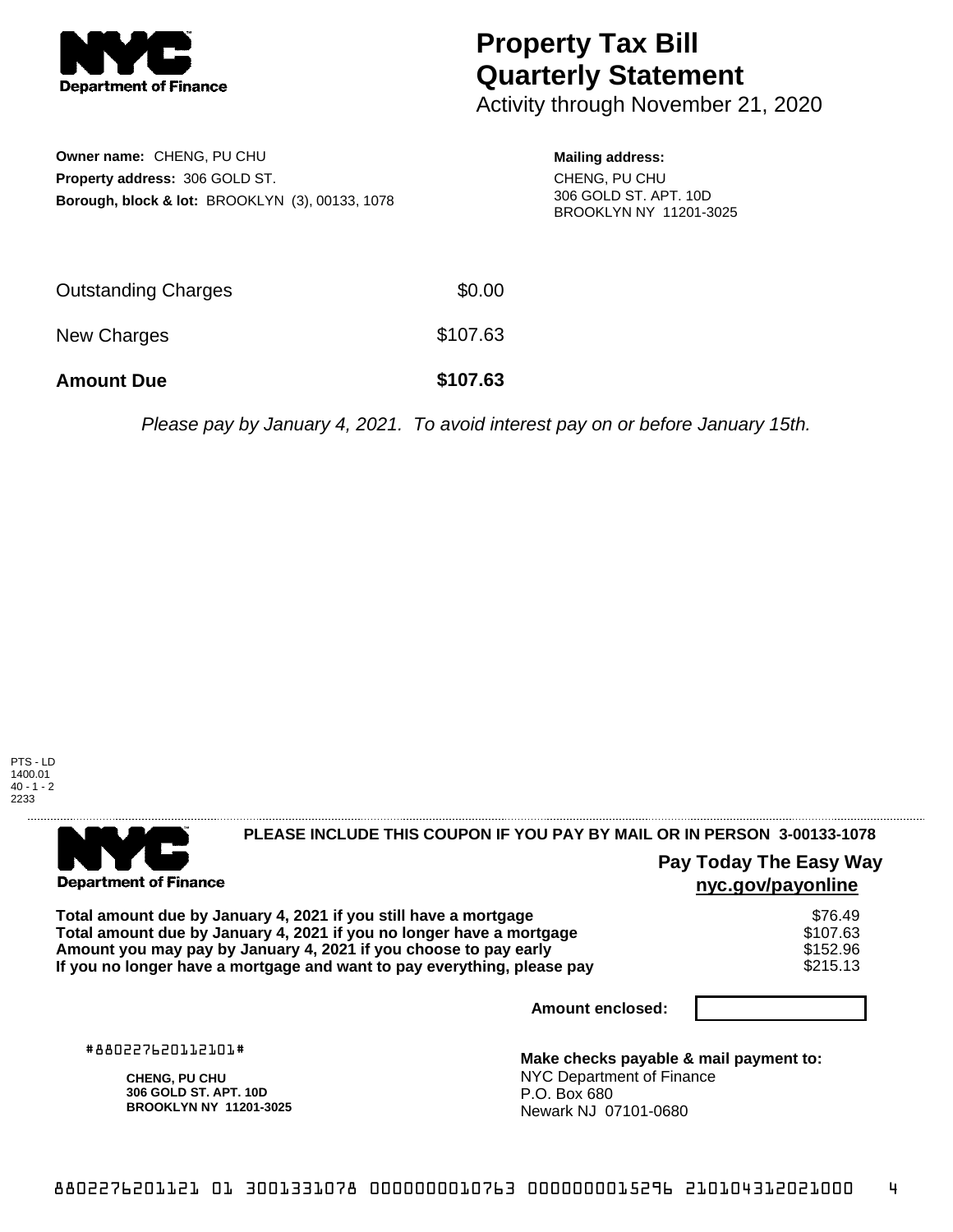

|                                                                                                                        |                               |                    | Amount              |
|------------------------------------------------------------------------------------------------------------------------|-------------------------------|--------------------|---------------------|
| Total previous charges including interest and payments                                                                 |                               |                    | \$0.00              |
| <b>Current Charges</b>                                                                                                 | <b>Activity Date Due Date</b> |                    | Amount              |
| Finance-Property Tax<br><b>Adopted Tax Rate</b>                                                                        |                               | 01/01/2021         | \$32.22<br>$$-1.08$ |
| Metrotech BID- Chg                                                                                                     |                               | 01/01/2021         | \$76.49             |
| <b>Total current charges</b>                                                                                           |                               |                    | \$107.63            |
| <b>Tax Year Charges Remaining</b>                                                                                      | <b>Activity Date</b>          | <b>Due Date</b>    | Amount              |
| <b>Finance-Property Tax</b>                                                                                            |                               | 04/01/2021         | \$32.22             |
| <b>Adopted Tax Rate</b>                                                                                                |                               |                    | $$-1.08$            |
| Metrotech BID- Chg                                                                                                     |                               | 04/01/2021         | \$76.47             |
| Total tax year charges remaining                                                                                       |                               |                    | \$107.61            |
| If you pay everything you owe by January 4, 2021, you would save:                                                      | \$0.11                        |                    |                     |
| How We Calculated Your Property Tax For July 1, 2020 Through June 30, 2021                                             |                               |                    |                     |
|                                                                                                                        |                               |                    |                     |
|                                                                                                                        |                               | Overall            |                     |
| Tax class 2 - Residential More Than 10 Units                                                                           |                               | <b>Tax Rate</b>    |                     |
| Original tax rate billed                                                                                               |                               | 12.4730%           |                     |
| New Tax rate                                                                                                           |                               | 12.2670%           |                     |
| <b>Estimated Market Value \$218,834</b>                                                                                |                               |                    |                     |
|                                                                                                                        |                               |                    | <b>Taxes</b>        |
|                                                                                                                        |                               | \$87,167           |                     |
| 421a                                                                                                                   |                               | $-86, 134.00$      |                     |
|                                                                                                                        |                               | \$1,033 x 12.2670% |                     |
|                                                                                                                        |                               | \$126.72           | \$126.72            |
| <b>Billable Assessed Value</b><br><b>Taxable Value</b><br><b>Tax Before Abatements and STAR</b><br>Annual property tax |                               |                    | \$126.72            |
| Original property tax billed in June 2020                                                                              |                               |                    | \$128.88            |

## **Home banking payment instructions:**

- 1. **Log** into your bank or online bill pay website.
- 2. **Add** the new payee: NYC DOF Property Tax. Enter your account number, which is your boro, block and lot, as it appears here: 3-00133-1078 . You may also need to enter the address for the Department of Finance. The address is P.O. Box 680, Newark NJ 07101-0680.
- 3. **Schedule** your online payment using your checking or savings account.

## **Did Your Mailing Address Change?**

If so, please visit us at **nyc.gov/changemailingaddress** or call **311.**

When you provide a check as payment, you authorize us either to use information from your check to make a one-time electronic fund transfer from your account or to process the payment as a check transaction.